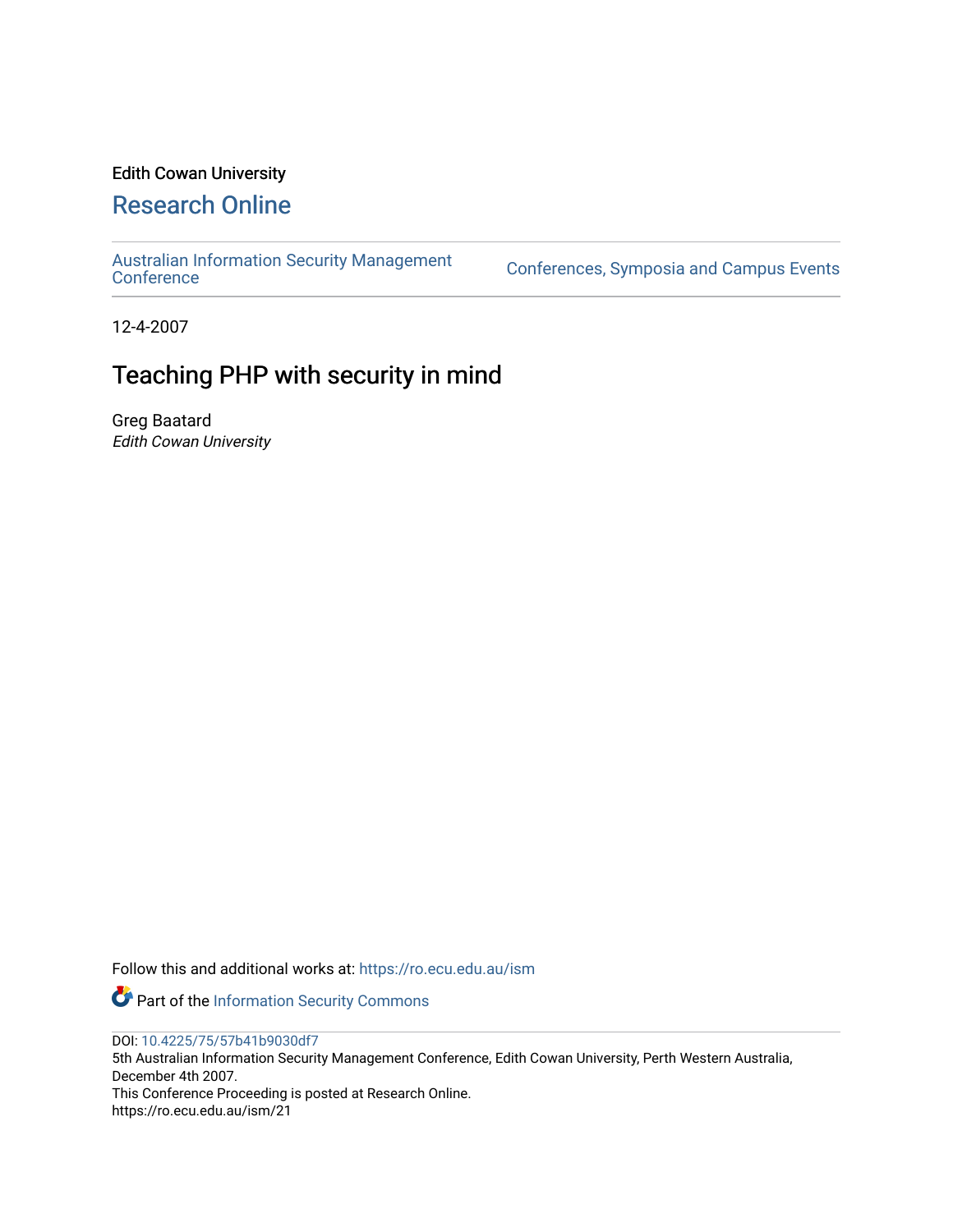## **Teaching PHP with Security in Mind**

Greg Baatard School of Computer and Information Science Edith Cowan University g.baatard@ecu.edu.au

## **Abstract**

*The PHP server-side scripting language has found significant popularity due to its accessibility, simplicity and affordability. With the deployment of PHP-inclusive web development environments becoming easier, universities have begun to offer units of study in the language. However, students coming from a background of HTML-based web development will often not be adequately prepared to consider the security implications associated with a powerful scripting language. It is important that students are taught to recognise and respond to the security implications of their code from an early stage, as a matter of good programming practice. This paper demonstrates how security teachings can be implemented throughout a PHP-based web development unit, and details four pertinent PHP security issues which can and should be addressed in such a unit.* 

### **Keywords**

PHP, Internet security, web development, teaching

## **INTRODUCTION**

The accessibility, simplicity and affordability of the PHP ("PHP: Hypertext Preprocessor", a recursive acronym) server-side scripting language have made it an attractive option for universities wishing to offer units of study in interactive web development (Adams 2007, Treu 2002, Wang, 2006). Typically coupled with a database management system such as MySQL and the open-source Apache HTTP Server, pre-packaged distributions are available which offer a sophisticated PHP development environment for all major hardware and software platforms. Such packages make deployment simple for both universities and learners, eliminating a historically significant deterrent in the adoption of open-source technologies (Dvorski 2007, Frantzell 2004).

Due to the nature of web development units and courses, many university students learning PHP for the first time often do not have significant programming experience (Treu 2002, Wang 2006). It is easy for a student with a working knowledge in HTML to be overwhelmed by the task of learning PHP, let alone consider the security issues of the language. The introduction of the PHP manual's security section states that "PHP is a powerful language and the interpreter … is able to access files, execute commands and open network connections on the server" (The PHP Group 2007, Chapter 22). Hence, security is something which obviously cannot be ignored in PHP web development. While there are many texts and online resources which cover PHP security in depth, much of information they contain is outside the scope of a unit not focused on security, or involve processes and procedures which may not be possible or appropriate in a managed university learning environment.

It is important that students are taught to write PHP code with security in mind from day one as a matter of good programming practice, putting them in a better position to expand their security knowledge if they choose to study the technologies further. This paper demonstrates how security teachings can be implemented throughout a PHP-based web development unit in an effective and timely manner, one which is designed to integrate with standard teachings rather than addressing security as a supplementary issue. In order to guide practitioners in identifying appropriate security teachings, this paper also details four security issues deemed by the author to be the most pertinent to university students learning PHP for the first time.

## **A THEORETICAL UNIT TEACHING STRUCTURE**

Even when focused on a single server-side scripting language, interactive web development units are prone to having an enormous amount of content. Regardless of pre-requisite units, introductory lessons often cover HTML and related client-side technologies. Students must also be taught how to create databases and interact with them via the server-side scripting language, typically requiring moderate knowledge of SQL. Table 1 presents the teaching structure of a theoretical PHP-based interactive web development unit, populated with likely lessons drawn from the literature (Adams 2007, Brown 2003, Treu 2002, Wang 2006, Yue & Ding 2004).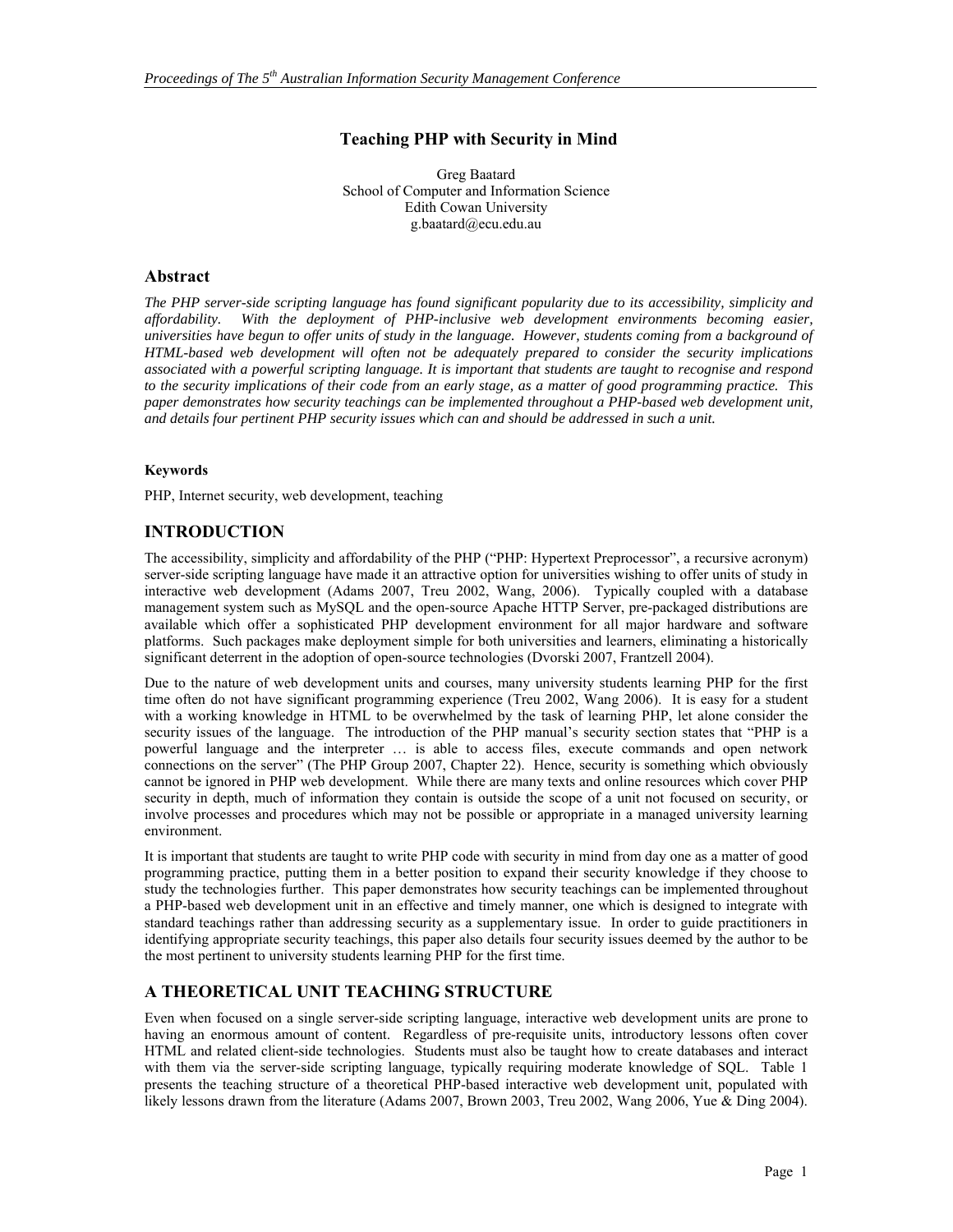Even without sparing any time for a unit introduction, mid-unit review, exam revision or assignment work, there is more than enough content to fill a 12 week unit.

| Week                        | Lesson                                                        |
|-----------------------------|---------------------------------------------------------------|
|                             | <b>HTML &amp; CSS Basics</b>                                  |
| $\mathcal{D}_{\mathcal{A}}$ | JavaScript Basics                                             |
| $\mathcal{E}$               | PHP Basics, e.g. Strings & Arrays                             |
| 4                           | PHP Basics 2, e.g. Conditionals, Iteration & Common Functions |
| 5                           | PHP Form Processing                                           |
| 6                           | Database Creation & SQL Basics                                |
|                             | Database Connections & Queries in PHP                         |
| 8                           | Database Inserting, Updating & Deleting in PHP                |
| 9                           | PHP Debugging & Error Handling                                |
| 10                          | PHP OO Programming, Functions & Includes                      |
| 11                          | PHP Sessions, Cookies & Authentication                        |
| 12                          | Advanced PHP, e.g. Email, Image Generation & File Uploads     |

*Table 1 – Theoretical unit teaching structure* 

Security is not a topic which can be effectively dealt with in a single lesson, however Adams (2007, p.98) describes the approach taken by many practitioners:

Beyond choosing, say, HTML, PHP, and MySQL, educators agree that topics such as CSS, HTTP, and Javascript should also be covered in a web development class. Furthermore, if time allows, topics like security, compression, server administration, copyright, and ethics can be introduced.

Attempting to cover security in a single or supplementary lesson invokes a number of issues, for example the placement of the lesson within the unit structure. Hold the lesson too early, and much of the information will be meaningless to students as it will not relate to topics which they have covered. Hold the lesson too late, and run the risk of students ignoring or resisting the teachings due to having already developed insecure coding habits or being daunted by the task of retrospectively securing their code.

Security should instead be integrated into lessons throughout the unit, teaching students to recognise and address security issues as they are introduced to the relevant concepts. Furthermore, repeatedly acknowledging security issues throughout the unit encourages students to be security-conscious when writing code. The teaching structure in Table 1 is revisited later in this paper, demonstrating where pertinent PHP security issues can be integrated.

#### **PERTINANT PHP SECURITY ISSUES**

In order to assist practitioners in identifying appropriate security teachings, four pertinent PHP security issues will be detailed. The issues were identified based on the following criteria, adapted from Brown (2003, p. 308):

- 1. Does the security issue relate to something which students are likely to encounter on a frequent basis during the development of PHP scripts?
- 2. Can the security issue be addressed in a practical manner, to the level where students learning PHP for the first time can understand the concepts and the underlying logic?

By utilising these criteria, the security issues selected are those which should encourage students to think about security while learning PHP, without burdening them with information which may be confusing or superfluous to a student without any significant programming experience.

#### **Validation and sanitisation of input**

"Never trust any kind of input, especially that which comes from the client side, even though it comes from a select box, a hidden input field or a cookie" (The PHP Group 2007, Chapter 27). While students learning PHP for the first time can not be expected to go to the lengths a professional developer would go to validate and sanitise input, students should be taught to treat all input as invalid until proven valid (McClure, Shah, & Shah 2003, p. 24, Shiflett 2004, p. 5). Students should be made aware of some of the many functions available to check the existence, type, size and content of a variable, and use them to validate input to a satisfactory level.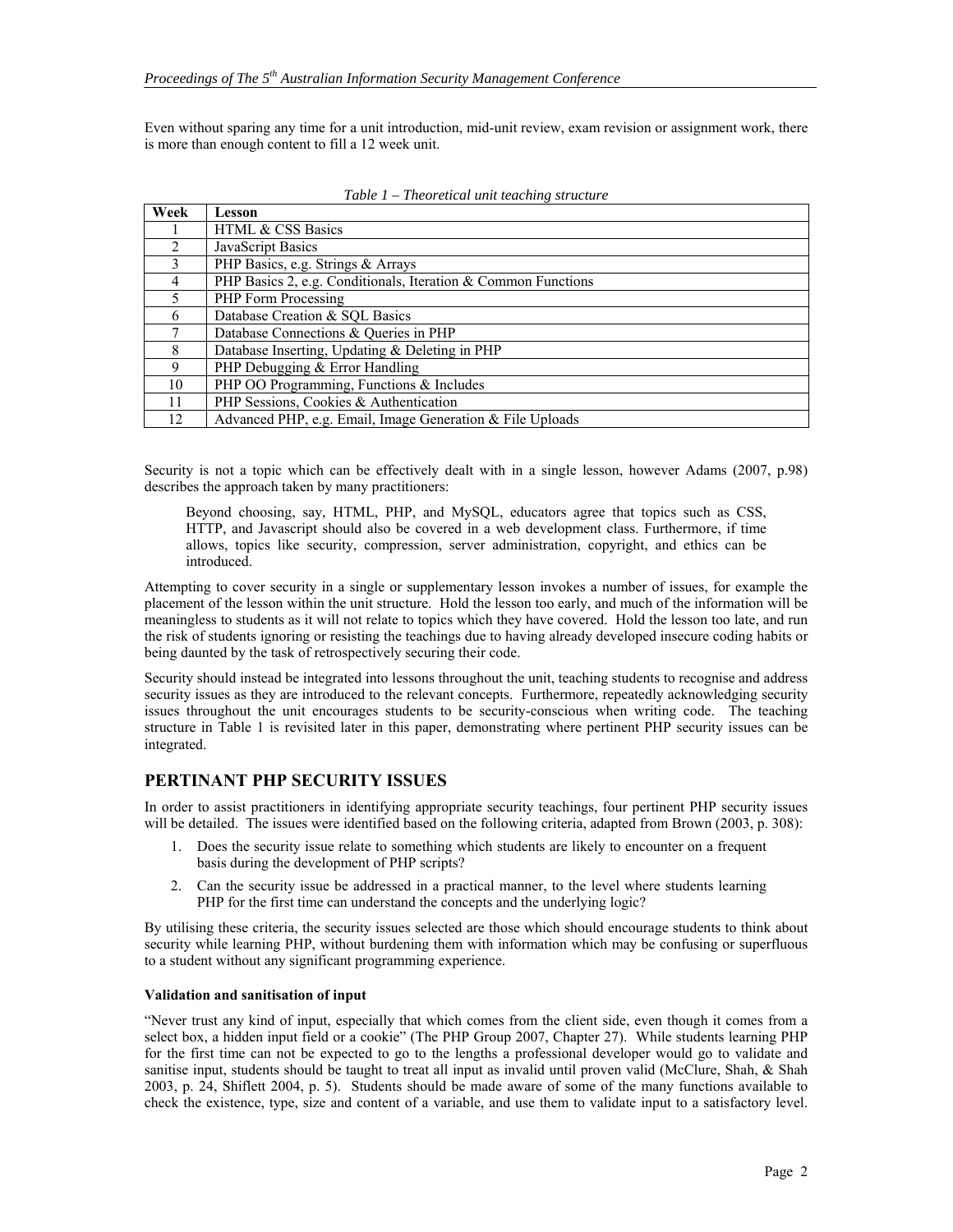Functions such as escapeshellarg, htmlspecialchars and strip tags can be used to ensure that users are unable to inject their own script into a system and have it parsed (Gilmore 2006, pp. 524-528, Walden 2007).

Sanitising input is of particular importance when the data is to be used in an SQL query, as data which has not been properly sanitised facilitates SQL injection attacks (The PHP Group 2007, Chapter 27, Thompson & Chase 2005, pp. 311-324, Walden 2007). Figure 1 depicts a simple SQL injection attack, possible due to unsanitised input.

| Form and resulting query during normal operation.<br>Failing to sanitise input allows an attacker<br>Password: *****<br>Username: fbar<br>Submit<br>to modify the structure of a query by using<br>characters with special meanings in SQL.<br>SELECT * FROM users WHERE uname='fbar' AND pword='qwerty'<br>In this example, the attacker has<br>commented out the part of the query<br>which checks the user's password.<br>Form and resulting query during an SQL injection attack. | PHP code using unsanitised form input in query.<br>\$db->query("SELECT * FROM users WHERE uname='".\$ POST['uname']."' AND pword='".\$ POST['pword']."'"); |                                       |  |  |
|---------------------------------------------------------------------------------------------------------------------------------------------------------------------------------------------------------------------------------------------------------------------------------------------------------------------------------------------------------------------------------------------------------------------------------------------------------------------------------------|------------------------------------------------------------------------------------------------------------------------------------------------------------|---------------------------------------|--|--|
| characters are escaped.                                                                                                                                                                                                                                                                                                                                                                                                                                                               | Password: *<br>Username: fbar'--<br>Submit                                                                                                                 | Sanitising input ensures that special |  |  |

*Figure 1 – A simple SQL injection attack* 

The magic quotes directive and functions such as mysqli real escape string and addslashes serve to escape special characters in data and ensure that it is parsed only as intended. Given the potential consequences of failing to sanitise database-related input, students should be instructed to utilise the appropriate escape functions without exception, regardless of the source or intended use of the input.

#### **Controlling file access**

There are many techniques which can be used to ensure users only have access to the files they should. While those involving htaccess files and storing content outside of the web root are likely to be outside the scope of an introductory PHP unit, there are a number of techniques which students should be aware of and taught to apply as appropriate. The first of these is controlling file access from within. It only takes a few lines of PHP code to display an error message or redirect a user to another page if, for example, a certain session variable is not set. Given that the development of an authentication system is likely to be part of an interactive web development unit (Brown 2003, Wang 2006), this type of access control should be considered essential knowledge.

Other techniques to control or at least influence who has access to what include preventing directory listings by placing an index file in every directory, and ensuring that include files are given a "php" extension to prevent them from being viewed as text (Walden 2007, Welling & Thompson 2003, p. 120). The potential consequences of failing to take these precautions are illustrated in Figure 2.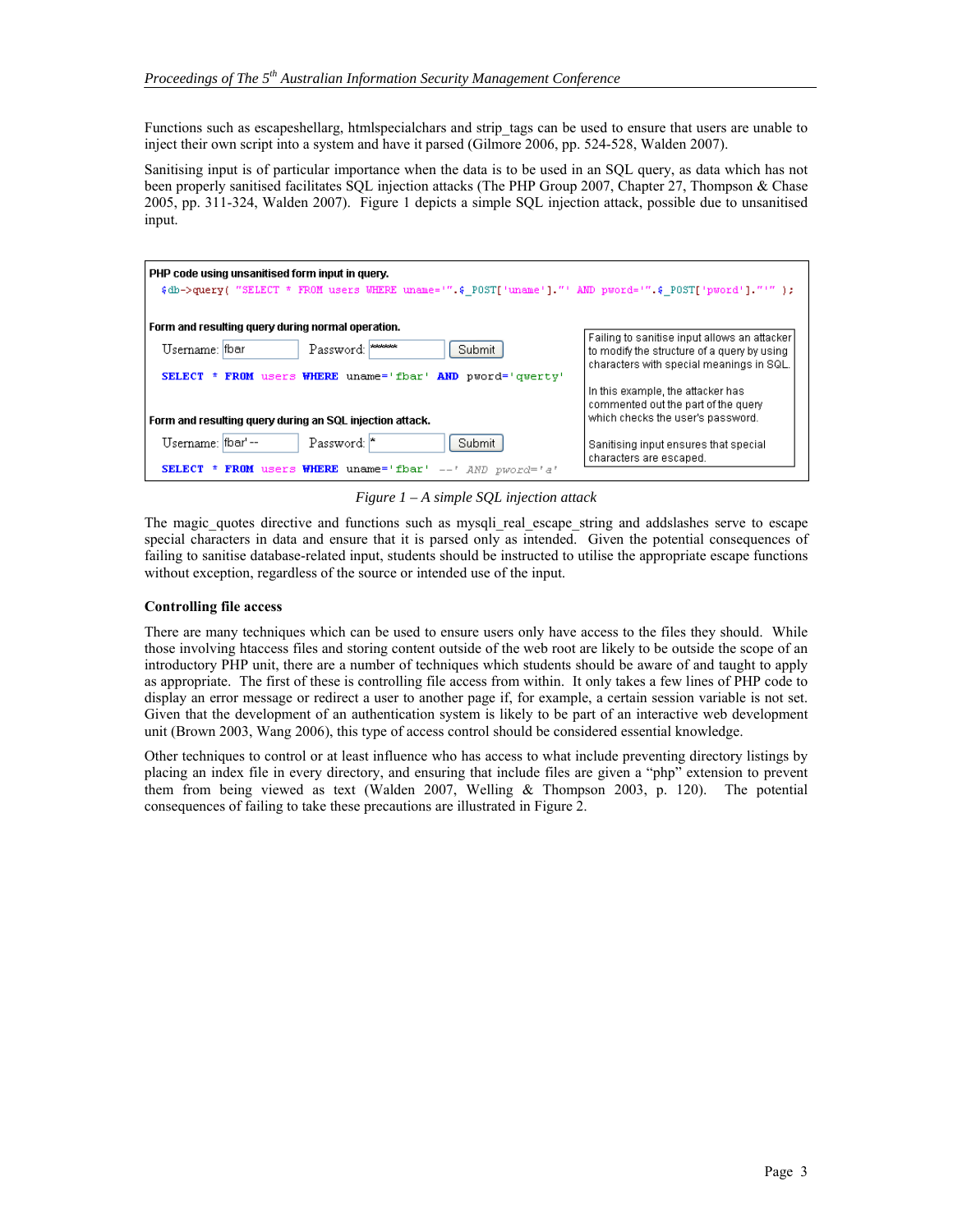

*Figure 2 – Sensitive data revealed due to lack of index file and appropriate extension* 

There are numerous other techniques, but these few easily-achievable ones will encourage students to think outside the box and not assume that something which is not linked to is inaccessible (Gilmore 2006, pp. 522- 523).

#### **Initialising variables and the register\_globals directive**

One of the biggest security-related controversies in the life of PHP has been that of the register\_globals directive (Gilmore 2006, pp. 33-34, Shiflett 2004, p. 6). When turned on, this feature results in PHP automatically creating global variables for the EGPCS (Environment, GET, POST, Cookie, Server) variables. For example, if a HTML form containing a text field named "username" has been submitted to a script, register\_globals will create a "\$username" variable containing the submitted value for use in that script. Coupled with the fact that PHP does not require variables to be initialised before use, register globals makes the writing of insecure code much easier, as shown in Figure 3.

```
\langle ?php// define $authorized = true only if user is authenticated
if (authenticated_user()) {
    $authorized = true;
<sup>}</sup>
   Because we didn't first initialize $authorized as false, this might be
   defined through register globals, like from GET auth.php?authorized=1
   So, anyone can be seen as authenticated!
11.
if ($authorized) {
    include "/highly/sensitive/data.php";
\mathcal{Y}2\,
```
*Figure 3 – Script made exploitable due to register\_globals and uninitialised variables* 

 *(The PHP Group 2007, Chapter 29)* 

While register globals has been disabled by default since version 4.2.0 of PHP, released in late 2000 (The PHP Group 2007, Chapter 29), reliance on the option still persists to some degree. This is often due to pre-packaged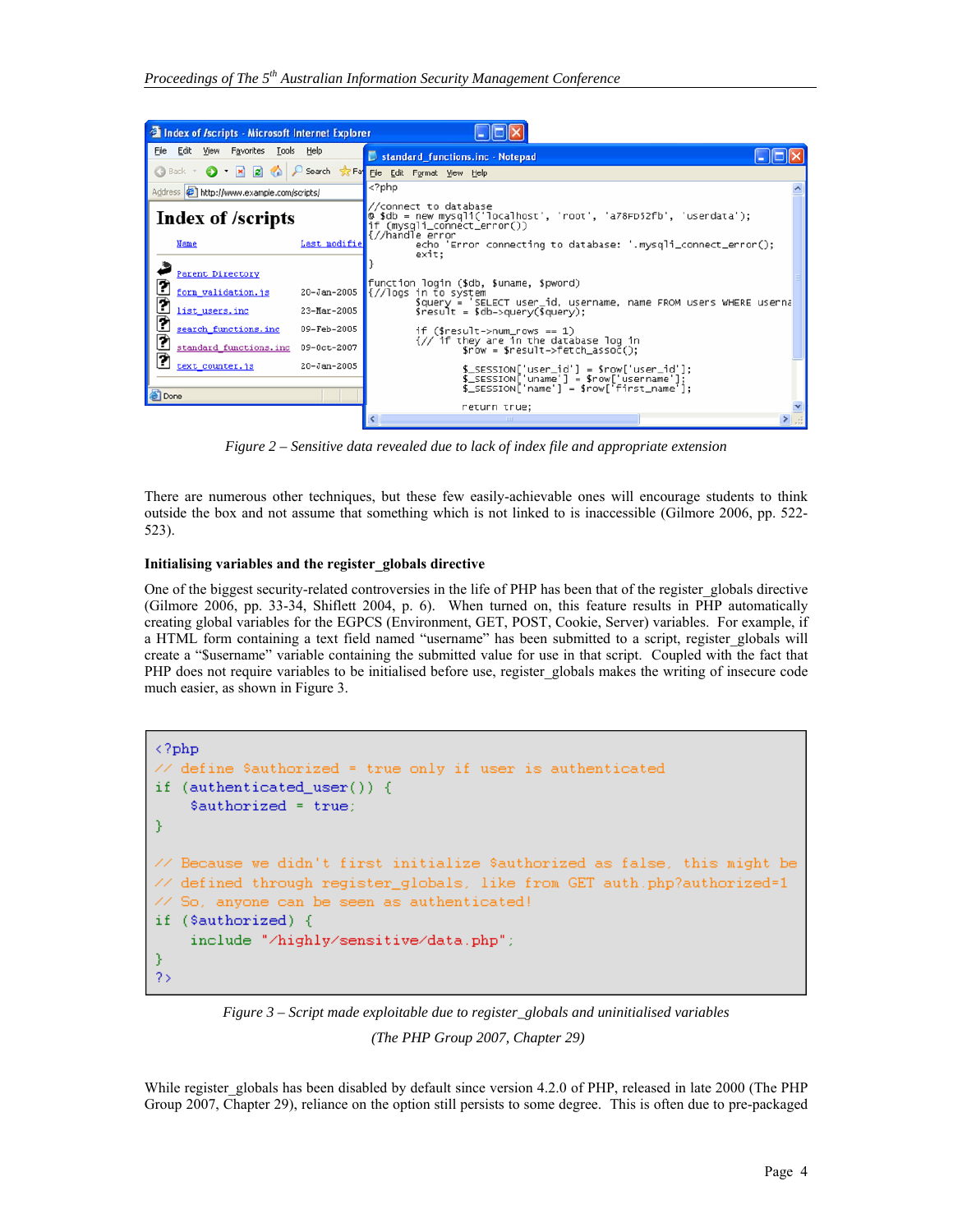web development environment distributions or web hosting companies which, for the sake of ease-of-use, turn register globals on by default. Hence it is sometimes the very accessibility which makes PHP an attractive option for universities that encourages bad programming practice. Regardless of what the register\_globals directive is set to, students should be taught to always initialise variables, and always reference EGPCS variables through the appropriate superglobals. Furthermore, students should be taught to set PHP's error reporting to "E\_ALL" during development to ensure the announcement of any uninitialised variables, and other non-fatal errors. Not relying on register globals teaches developers, and students, "to be mindful of the origin of data, and this is an important characteristic of any security-conscious developer" (Shiflett 2004, p. 7).

#### **Using the appropriate form method**

Although forms are HTML elements, the processing of forms is a central component in many PHP-based applications, and one which is routinely taught in interactive web development units. Therefore, it is important for students learning PHP to be aware of the implications of the "get" and "post" form submission methods. The current HTML specification (World Wide Web Consortium 1999, Chapter 17) states:

The "get" method should be used when the form is idempotent (i.e., causes no side-effects). Many database searches have no visible side-effects and make ideal applications for the "get" method.

If the service associated with the processing of a form causes side effects (for example, if the form modifies a database or subscription to a service), the "post" method should be used.

While this distinction has many implications outside of security, inappropriate use of the "get" method can pose a threat to security. The "get" method should never be used when the form contains sensitive or hidden data, as the name and content of all form elements, including password and hidden fields, will be appended to the end of the URL when the form is submitted (Korpela 2003). Figure 4 demonstrates how inappropriate use of the "get" method can reveal sensitive data.

| <b>El Login - Microsoft Internet Explorer</b>                                                                               |  |
|-----------------------------------------------------------------------------------------------------------------------------|--|
| Edit<br>Favorites<br>File<br>Tools Help<br>View                                                                             |  |
| Search <b>R</b> Favorites <sup>@</sup><br>26<br>$\blacksquare$<br>$ \mathbf{x}$<br>Back *                                   |  |
| Address & http://www.example.com/login.php<br>→<br>Go<br>$\checkmark$                                                       |  |
| Submit<br>fbar<br>Usemame:<br>Password: OCCOOO<br>User submits "get" method form                                            |  |
| Members Only - Microsoft Internet Explorer<br>Done                                                                          |  |
| File<br>Edit<br>Favorites<br>Tools<br>View<br>Help                                                                          |  |
| ○ Search ☆ Favorites ④ 2 - A 国 · 口 畝<br>$\sqrt{2}$<br>$\vert x \vert$<br>Back +                                             |  |
| $\Rightarrow$ Go<br>Address ( <mark>金)</mark> http://www.example.com/members.php?uname=fbar&pword=qwerty&clearance=member v |  |
| Welcome!                                                                                                                    |  |
| <b>B</b> Done<br>Internet                                                                                                   |  |

*Figure 4 – Sensitive data revealed via inappropriate use of "get" method* 

Despite "get" being the default method (World Wide Web Consortium 1999, Chapter 17), students should be taught to use it only if they want users to be able to reproduce the results of the form without needing to complete it again, and have implemented enough input validation and sanitisation to ensure that any tampering of the URL's get data will be handled appropriately. While it is possible to tamper with the content of a "post" form, doing so takes significantly more skills and knowledge. Teaching students to avoid simple mistakes which can make their code vulnerable encourages them to code with security in mind.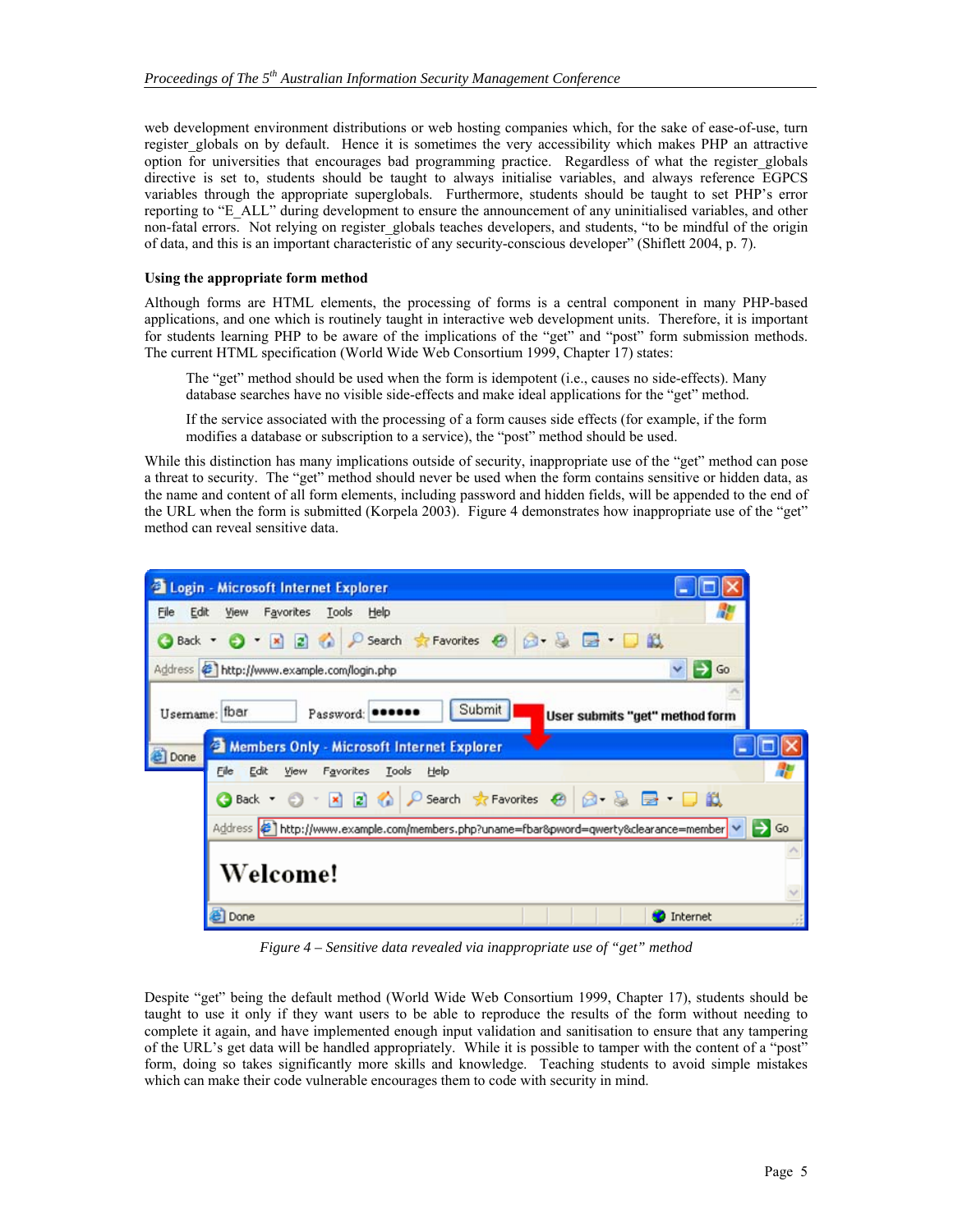## **A THEORETICAL UNIT TEACHING STRUCTURE, REVISITED**

The security issues described illustrate a number of security-related concepts and measures which can be taught to first time PHP students in an interactive web development unit. Table 2 repeats the theoretical unit teaching structure from Table 1, with security in mind. Rather than dedicating a week's lesson to security, relevant security issues are covered throughout the unit in a way which students can comprehend in the context of the week's lesson.

| Week           | Lesson                                                        |
|----------------|---------------------------------------------------------------|
|                | XHTML & CSS Basics                                            |
| $\overline{2}$ | JavaScript Basics                                             |
| 3              | PHP Basics, e.g. Simple Operations, Strings & Arrays          |
|                | Variable initialisation, security-related string functions    |
| $\overline{4}$ | PHP Basics 2, e.g. Conditionals, Iteration & Common Functions |
|                | Commonly used security-related functions                      |
| 5              | PHP Form Processing                                           |
|                | GET/POST distinction, input validation and sanitation         |
| 6              | Database Creation & SQL Basics                                |
|                | Database input validation and sanitation                      |
| 7              | Database Connections & Oueries in PHP                         |
|                | Database input validation and sanitation                      |
| 8              | Database Inserting, Updating & Deleting in PHP                |
|                | Database input validation and sanitation                      |
| 9              | PHP Debugging & Error Handling                                |
|                | Error reporting, tracing the origin and flow of data          |
| 10             | PHP OO Programming, Functions & Includes                      |
|                | Includes as "php" files                                       |
| 11             | PHP Sessions, Cookies & Authentication                        |
|                | Session-based file access control                             |
| 12             | Advanced PHP, e.g. Email, Image Generation & File Uploads     |
|                | Advanced PHP security issues                                  |

*Table 2 – Theoretical unit teaching structure, with security in mind* 

The benefits of integrating security throughout the unit have been stressed multiple times in this paper. Simply put, educating students to code with security in mind is a matter of good programming practice that should never be ignored, regardless of the language being taught.

## **CONCLUSION**

The power offered by modern web development languages such as PHP makes it clear that security is not an issue which can be taken lightly, as it often can be when developing a simple website in HTML. Countless PHP security resources are available in print and online, however much of the information they contain is outside the scope and capabilities of a student learning PHP for the first time. This paper makes no attempt to be a PHP security manual, and as such, the coverage of security issues did not go into great technical detail. The issues which were detailed were selected based on their prevalence and the feasibility of being addressed by a first time PHP student in a university learning environment.

It is important that university units which teach PHP make a conscious effort to instil good programming practices into students, particularly in regards to security. By teaching students to recognise and correct such issues throughout a unit, they can become accustomed to considering the security issues of any code they write. As the PHP manual (The PHP Group 2007, Chapter 30) states, "The greatest weakness in many PHP programs is not inherent in the language itself, but merely an issue of code not being written with security in mind."

## **REFERENCES**

Adams, D. R. (2007). Integration early: A new approach to teaching web application development. *Journal of Computing Sciences in Colleges, 23*(1), 97-104.